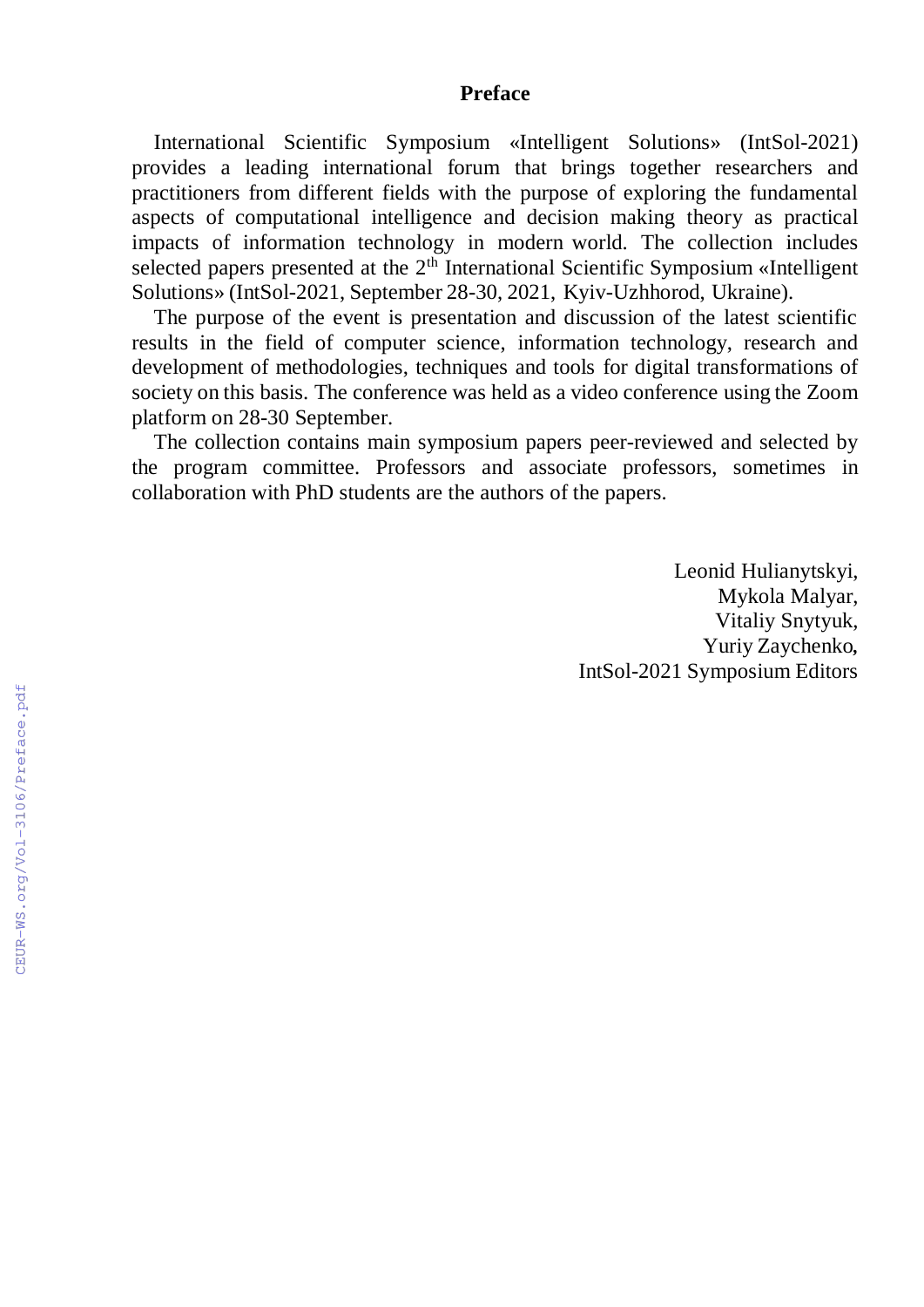## **Program Committee of the Conference**

**Peter Bidyuk,** Professor, National Technical University of Ukraine «Igor Sikorsky Kyiv Polytechnic Institute», Kyiv, Ukraine

**Yevgeniy Bodyanskiy,** Professor, Kharkiv National University of Radio, Electronics, Kharkiv, Ukraine

**Sándor Bozóki**, Professor, Computer and Automation Research Institute Hungarian Academy of Sciences, Hungary

**Leonid Hulianytskyi,** Professor, V.M.Glushkov Institute of Cybernetics of the National Academy of Sciences of Ukraine, Ukraine

**Roth Hubert,** Professor**,** Automatic Control Engineering Institute (RST), Siegen University, Siegen, Germany

**Stan Lipovetsky,** Professor, GfK Custom Research North America, Minneapolis, MN, USA

**Mykola Malyar,** Professor, Uzhgorod NationalUniversity, Uzhgorod, Ukraine

**Krassimir Markov,** Chief, ITHEA Institute of Information Theories and Applications, Bulgaria

**Nataliya Pankratova,** Professor, National Technical University of Ukraine «Igor Sikorsky Kyiv Polytechnic Institute», Kyiv, Ukraine

**Ivan Sergienko,** Professor, V.M. Glushkov Institute of Cybernetics of the National Academy of Sciences of Ukraine, Ukraine

**Vitaliy Snytyuk,** Professor, Taras Shevchenko National University of Kyiv, Ukraine

**Mariya Sodenkamp,** PhD, Universität Bamberg, Bamberg, Germany

**Yurii Stoyan,** Professor, National Academy of Sciences of Ukraine, A.Pidgorny Institute for Mechanical Engineering Problems, Kharkiv, Ukraine

**Vitaliy Tsyganok,** Professor, Institute for Information Recording of the National Academy of Sciences of Ukraine

**Oleksii Voloshyn,** Ukraine Professor, Taras Shevchenko National Universityof Kyiv, Ukraine

**Vladimir Vovk,** Professor, Royal Holloway, University of London, United Kingdom

**Sergey Yakovlev,** Professor, National Aerospace University «Kharkov Aviation Institute», Ukraine

**Yuriy Zaychenko,** Professor, National Technical University ofUkraine «Igor Sikorsky Kyiv Polytechnic Institute», Kyiv, Ukraine

**Michael Zgurovsky,** Professor, National Technical University of Ukraine «Igor Sikorsky Kyiv Polytechnic Institute», Kyiv, Ukraine